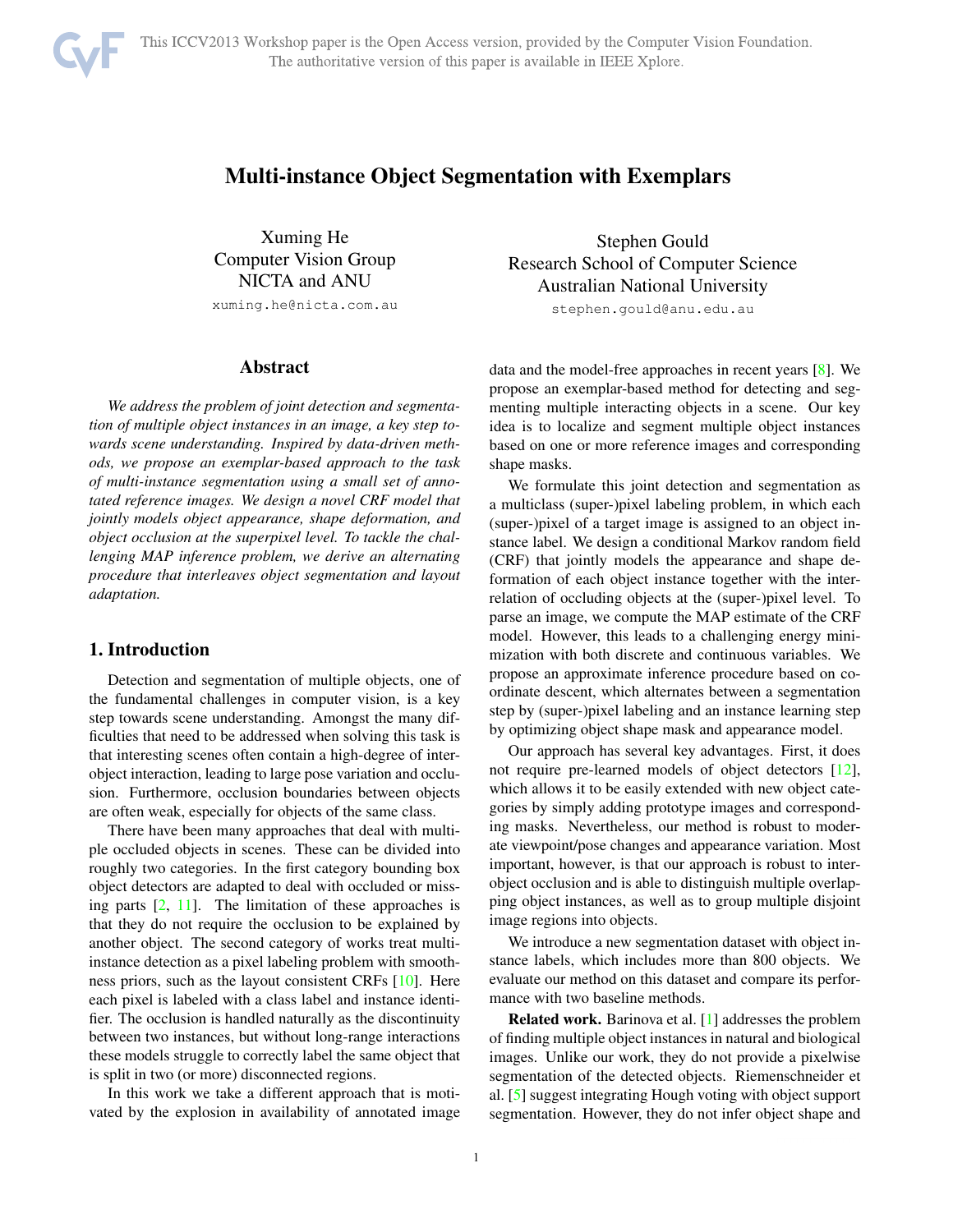their deformation, nor do they have a unified CRF model. Kuettel et al. [4] consider transfer shape masks from a training set for foreground object segmentation. However, they generate a single foreground segmentation, and do not distinguish co-occurred object instances. Yao et al. [13] address holistic scene understanding with a CRF model similar to our work. The main difference is that we model object deformation and do not rely on object-specific detectors to generate proposals.

# 2. Modeling multiple instances

Formally, assume we have a set of reference images  ${I_r \atop m \text{mod}}}$  and their corresponding object masks  ${S_r \atop m=1}$ .<br>Based on the reference pairs, we generate a set of back-Based on the reference pairs, we generate a set of background and object instance hypotheses for a given target image I, denoted by  $\mathcal{H} = \{h_0, h_1, \dots, h_K\}$  where  $h_0$  is the background. The details of hypothesis generation will be described in Section 3. For now we assume  $H$  is given.

We adopt a superpixel representation of the target image, and associate a label variable  $y_i$  to each superpixel in  $I$ , where  $i \in \mathcal{V} = \{1, \ldots, N\}$ . Here V denotes all the superpixel sites and  $N$  is their total number in the target image. The label  $y_i$  takes values from the object hypothesis set  $H$ . For each object hypothesis  $h_k$ , we introduce a binary variable  $o_k$  to indicate whether the hypothesis is active in the target image. The hypothesis  $h_k$  is represented by a mask  $\mathbf{s}_k$  and appearance  $\mathbf{a}_k$ . The mask  $\mathbf{s}_k$  is parametrized by a triplet  $(m_k, \mathbf{c}_k, \mathbf{d}_k)$  where  $m_k \in \{0, \ldots, M\}$  denotes the corresponding reference mask index,  $\mathbf{c}_k$  the center position of the object instance, and  $\mathbf{d}_k$  the mask deformation applied to  $S_{m_k}^r$ . The background indicator  $o_0$  is always active, and its bypothesis has annearance parameter  $\mathbf{a}_0$  only its hypothesis has appearance parameter  $\mathbf{a}_0$  only.

Our objective is to find an optimal labeling that interprets the target image with a small number of hypotheses. We achieve this by building a conditional Markov random field (CRF) on the superpixel label variables  $Y = \{y_i\}$ , denoted as *superpixel variables*, and the object hypothesis variable  $\mathbf{O} = \{o_k\}$ , denoted as *object variables*, and their associated parameters  $({\bf S}, {\bf A}) = \{({\bf s}_k, {\bf a}_k)\}\$ . We connect each superpixel variable to its spatial neighbors in the image plane to encode a local smoothness constraint, and to all the object variables to represent the object level constraint. Specifically, let  $\mathcal N$  be the superpixel neighborhood, we define an energy function E over **<sup>Y</sup>**, **<sup>O</sup>**, **<sup>S</sup>** and **<sup>A</sup>** with four types of potentials as follows.

$$
E = \sum_{k=1}^{K} \psi_M(\mathbf{Y}, o_k) + \sum_{i=1}^{N} \sum_{k=0}^{K} \psi_d(y_i, \mathbf{s}_k, \mathbf{a}_k)
$$
 (1)  
+ 
$$
\sum_{i,j \in \mathcal{N}} \psi_s(y_i, y_j, \{\mathbf{s}_k\}) + \sum_{k=1}^{K} \psi_b(\mathbf{s}_k, \mathbf{a}_k),
$$

where  $\psi_M$  encode the label configuration constraint be-



Figure 1. Factor graph representation of our model. Black nodes are observed variables; blue nodes represent instance parameters.

tween superpixels and object hypotheses,  $\psi_d$  are the global shape and appearance constraint per instance,  $\psi_s$  impose local rigidity/smoothness constraints for each object instance, and  $\psi_b$  are the bias terms for the mask and appearance parameters. Our model is depicted graphically in Figure 1.

### 2.1. Label consistency and sparsity

We require that the superpixel labeling be consistent with the active hypotheses, which is encoded by the energy term:

$$
\psi_M(\mathbf{Y}, o_k) = \sum_{i=1}^N [z_i = k] [o_k = 0] W + \lambda [o_k = 1] \tag{2}
$$

where  $W$  is a large positive constant that penalizes any label inconsistency between the superpixel and object variables. The positive  $\lambda$  is the cost for being an active hypothesis.

#### 2.2. Object shape and appearance

Each active object hypothesis (i.e.,  $o_k = 1$ ) imposes a global shape and appearance constraint based on the reference image/mask pairs:

$$
\psi_d(y_i, \mathbf{s}_k, \mathbf{a}_k) = \left( -\log \left( S_{m_k}(\mathbf{x}_i - \mathbf{c}_k - \mathbf{d}_{ki}) \right) \right)
$$

$$
- \alpha \log(g_{ik}) + \phi_a(\mathbf{f}_i, \mathbf{a}_k) \right) [y_i = k]
$$
(3)

where  $f_i$  is a local superpixel feature vector,  $g_{ik}$  is the category prior and  $\alpha$  is the weighting coefficient for the prior term. Here  $x_i$  denotes the image position (i.e., centroid) of superpixel i, and  $\mathbf{d}_{ki}$  is the average shape deformation of the kth instance on the ith superpixel. We define an appearance cost  $\phi_a(\mathbf{f}, \mathbf{a})$  for mismatch between the superpixel appearance feature and the object appearance.

To compute the appearance cost, we first build an instance specific color model for each hypothesis. We learn a color Gaussian Mixture Model, denoted by  $p_{\text{GMM}}(\mathbf{f}; \mathbf{a}_k)$ , for the kth hypothesis. The appearance cost is then defined by  $\phi_a(\mathbf{f}_i, \mathbf{a}_k) = -\log(p_{\text{GMM}}(\mathbf{f}_i, \mathbf{a}_k)).$  The first term in Equation 3 is a mask cost that constrains the scope of the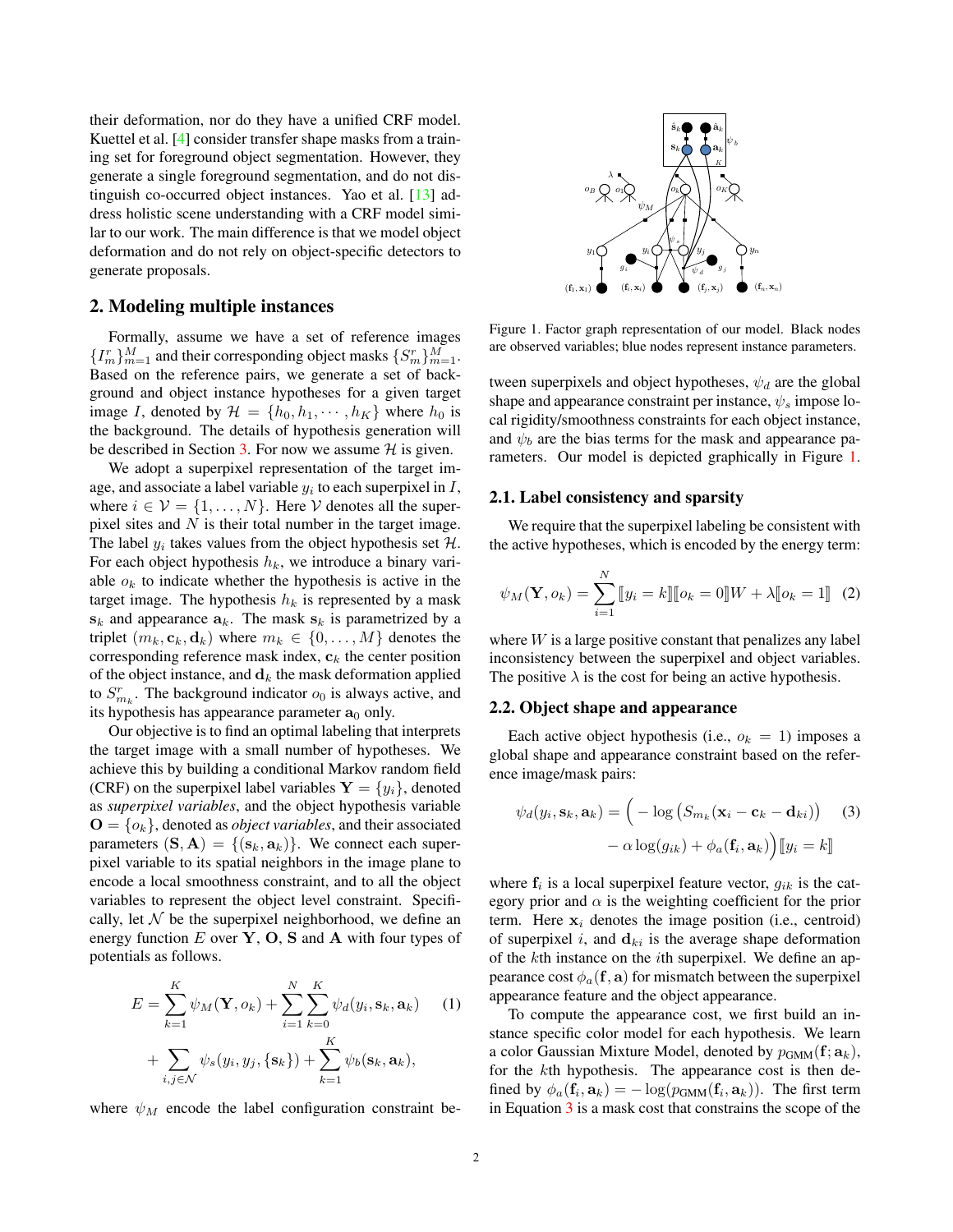objects. The mask cost for the ith superpixel is computed by mapping the pixel-wise mask onto the superpixel and taking its average, which also takes into account the object center  $\mathbf{c}_k$  and amount of deformation  $\mathbf{d}_{ki}$ .

We further incorporate into the object category prior into the energy function. The category prior can be obtained by any scene labeling method (e.g., [9]) that generates a marginal probability distribution of the categories for each superpixel. The variable  $g_{ik}$  is defined by the object category probability  $p_i^c$  if  $k > 0$ , and  $1 - p_i^c$  if  $k = 0$ .

# 2.3. Local rigidity and smoothness of deformation

We assume the shape deformation of each object instance is small with respect to the reference masks. Let  $i$  and  $j$  be two neighboring sites in the target image, i.e.,  $(i, j) \in \mathcal{N}$ . Then we define the energy cost  $\psi_s(\cdot)$  as,

$$
\psi_s(y_i, \mathbf{s}_i, y_j, \mathbf{s}_j)
$$
\n
$$
= \beta \cdot \begin{cases}\n\frac{1}{\|\mathbf{x}_i - \mathbf{x}_j\|^2} \|\mathbf{d}_{ki} - \mathbf{d}_{kj}\|^2, & y_i = y_j = k > 0 \\
\gamma (1 - e(\mathbf{f}_i, \mathbf{f}_j)), & y_i \neq y_j \\
\epsilon_p, & y_i = y_j = 0\n\end{cases}
$$
\n(4)

where  $\beta$  is the weighting coefficient for the local rigidity term,  $e(\mathbf{f}_i, \mathbf{f}_j)$  is the local object boundary probability,  $\gamma$  is a coefficient modulating the boundary cost, and  $\epsilon_p$  is the constant cost for both being background.

#### 2.4. Shape and appearance bias

The object hypothesis set  $H$  for a target image provides an initial estimation of each object instance's shape and appearance. We denote such parameters of the kth instance as  $\hat{\mathbf{s}}_k = (\hat{\mathbf{c}}_k, \hat{\mathbf{d}}_k)$  and  $\hat{\mathbf{a}}_k$ . The shape and appearance bias term uses these initial estimates as a prior:

$$
\psi_b(\mathbf{s}_k, \mathbf{a}_k) = \sigma_d ||\mathbf{s}_k - \hat{\mathbf{s}}_k||^2 + [\![\mathbf{a}_k = \hat{\mathbf{a}}_k]\!] W \qquad (5)
$$

where  $\sigma_d$  is the weighting coefficient for the shape deformation constraints, and W is a large constant cost.

## 3. Model inference and learning

### 3.1. Hypothesis generation

We initialize the object hypothesis set in two stages. In the first stage, we estimate the scale and center locations of object hypotheses using the set of object templates and the Hough voting method [1]. The second stage initializes the object deformation and appearance models. Here we estimate a dense support of each object hypothesis on the image plane. Our strategy is to define a set of seeds for the object by using its sparse support, which consists of all the voters for the corresponding Hough mode. We also have a good estimate of background from the reference mask. Given the foreground and background seeds, we run a GrabCut-like algorithm [6] to obtain an initial dense support for each object hypothesis.

### 3.2. Joint inference with alternating procedure

We parse an image by minimizing the energy function  $E(Y, O, S, A)$ , in which our inference algorithm searches for the optimal configuration of object and pixel labels  $(\mathbf{Y}^*, \mathbf{O}^*)$  and estimates the shape and appearance of all instances  $(\mathbf{S}^*, \mathbf{A}^*)$ .<br>
However, this

However, this is a challenging optimization task as we have a hybrid objective function with both discrete and continuous variables. We adopt a coordinate descent strategy that solves two simpler sub-problems in an alternating way. More specifically, we decompose the joint minimization into one discrete and one continuous problem. First, we fix the object shape and appearance parameters and infer the object and superpixel variables. Then given the object and superpixel labels, we adjust the shape and appearance parameters of active object instances. Mathematically, at iteration  $t$ , we have the following updates

$$
(\mathbf{Y}^t, \mathbf{O}^t) = \arg\min_{\mathbf{Y}, \mathbf{O}} E(\mathbf{Y}, \mathbf{O}, \mathbf{S}^{t-1}, \mathbf{A}^{t-1}),
$$
(6)

$$
(\mathbf{S}^*, \mathbf{A}^*) = \arg\min_{\mathbf{S}, \mathbf{A}} E(\mathbf{Y}^t, \mathbf{O}^t, \mathbf{S}, \mathbf{A}),
$$
(7)

$$
(\mathbf{S}^t, \mathbf{A}^t) = ((1 - \eta)(\mathbf{S}^{t-1}, \mathbf{A}^{t-1}) + \eta(\mathbf{S}^*, \mathbf{A}^*))
$$
 (8)

where  $\eta$  controls the updating rate of the instance parameters. We discretize the continuous sub-problem and use Graphcut [7] to solve both minimization tasks.

### 3.3. Parameter estimation

We fix  $W = 10^5$  for the inconsistency penalty and  $\epsilon_p = 0.1$  for the background penalty. For other parameters, we sequentially search for their values based on a training dataset and leave-one-out cross-validation. For each parameter, we do a grid search at 5 values (empirically selected).

### 4. Experiments

#### 4.1. Datasets

To evaluate our method quantitatively, we build a new object instance segmentation dataset from the existing Polo dataset [3] for scene labeling. The dataset consists of 317 polo sport pictures, and originally has pixel-wise labeling for six object categories. We augment the original labeling by additional instance segmentation labels. In particular, we select the *horse* category, and manually generate all instance-level segmentation. The augmented dataset includes 842 object instances in the horse category, and the median of the number of instances per image is two.

#### 4.2. Experiment setup

We follow the setting in [3] and select ten templates from the image subset that includes only one object instance.The selected templates cover six to seven typical viewpoints and